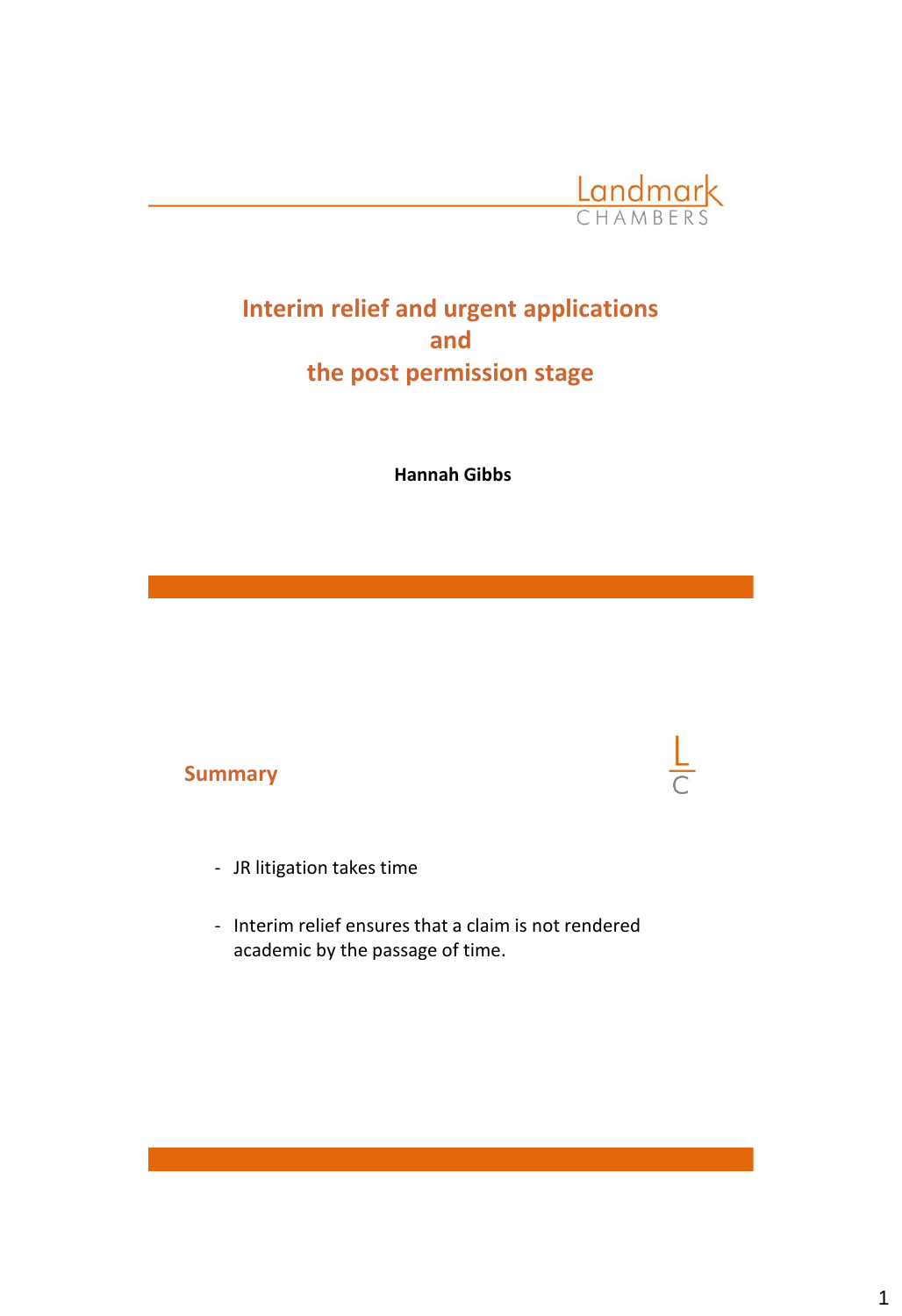## **Types of interim relief**



- **Injunction** (CPR 25.1.1(a)): a court order prohibiting a person from doing something or requiring them to do something.
- **Stay of proceedings** (CPR 54.10(2)): a 'halt' to ongoing or even concluded proceedings. See: R (H) v. Ashworth Hospital Authority [2003] 1 WLR 127)
- **Interim Declaration** (CPR 25.1(1)(b)) A contradiction in terms?

### **Examples**

- Challenge to decision of SSHD to remove someone from the United Kingdom
- Challenge to decision of Mental Health Review Tribunal to release a detainee
- Challenge to decision of local planning authority to grant permission for demolition of a building
- Challenge to a local authority's decision to treat a person as an adult when he claims to be a child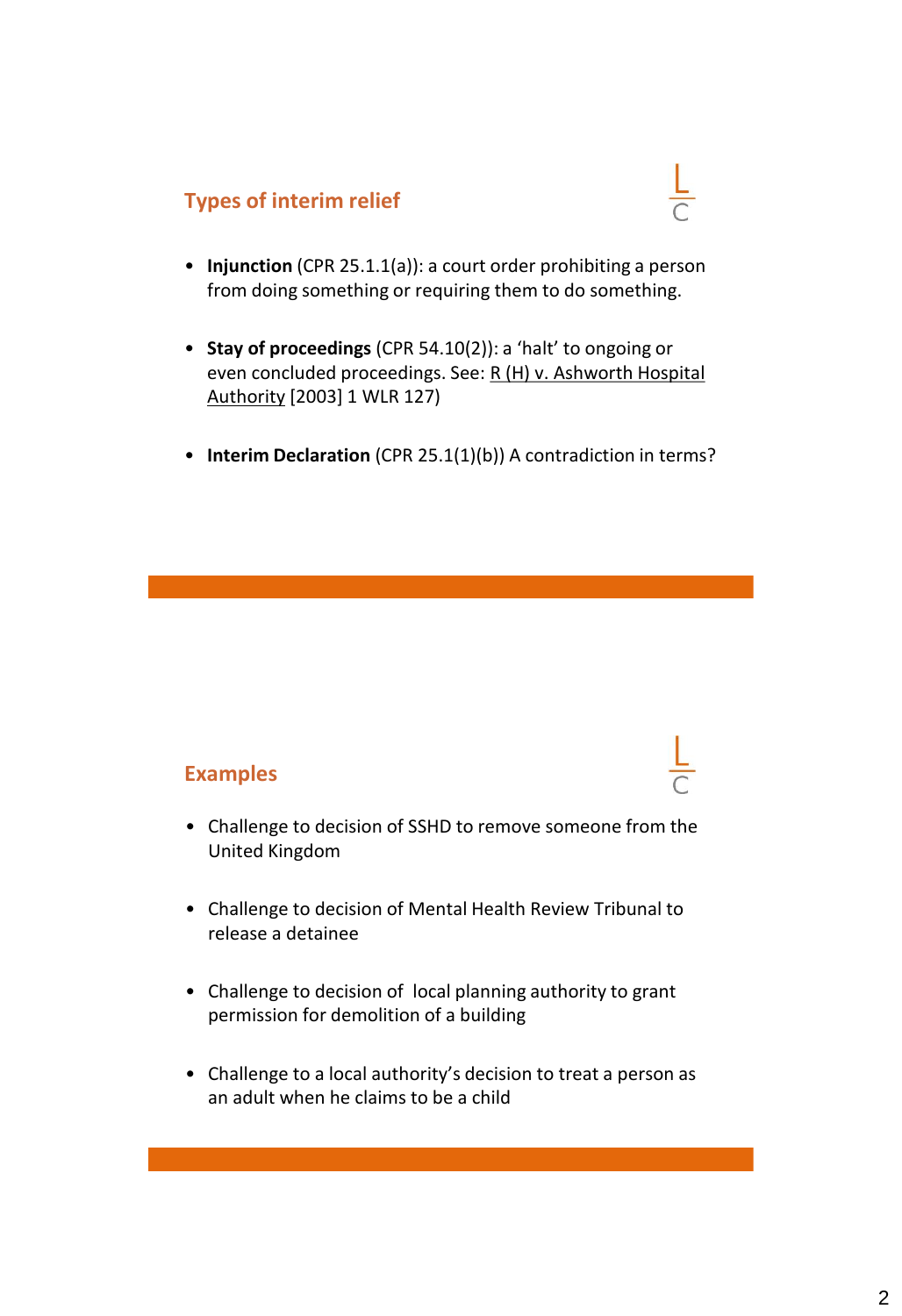- Preventing immigration removal? Injunction
- Preventing implementation of a planning decision? Injunction (R (SAVE Britain's Heritage v SSCLG [2010] EWHC 979 (Admin))
- Preventing implementation of a tribunal ruling? Stay  $(R(H) v.$ Ashworth Hospital Authority [2003] 1 WLR 127)
- Want someone to be treated as a particular class of person for the purposes of legislation? Declaration R (H) v SSHD [2010] EWHC 2412 (Admin)

### **Approach to injunctions?**

•M v Home Office [1994] 1 AC 377

•American Cyanamid test, but modified for the public law context (R v MAAF, ex p. Monsanto [1999] Q.B. 1161)

•Strong presumption against interim relief in public law matters? "strong prima facie case"?

•However, many examples of where interim relief will be granted, particularly where failure to do so would render claim academic, or where human rights engaged.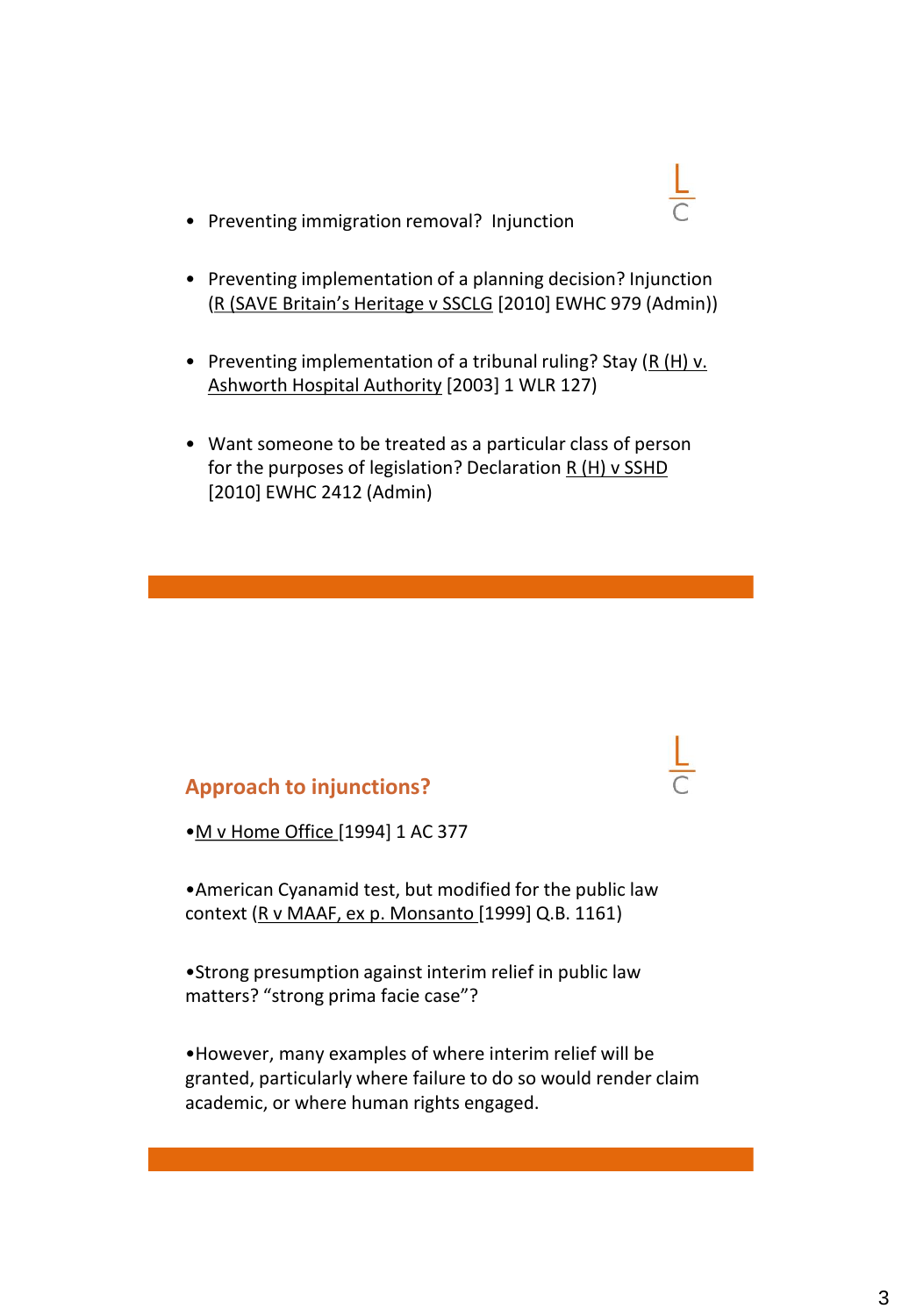## **Approach to injunctions?**

- Court will be reluctant to grant any form of interim relief without establishing the defendant's response to the application - may abridge time for service of the Acknowledgement of Service or call matter in for a hearing on short notice.
- If merits of the underlying claim are unclear and there is no particular urgency in granting relief, Court will give directions for an "expedited"(speedy) determination of permission – "rolled up" substantive hearing.

# **When does the application need to be considered?**

- Ordinarily make the application will be considered with the application for permission.
	- N461, section 7 ; T480, section 6
	- Highlight in introduction to statement of facts and grounds and in prayer. Attach draft interim order.

•Particular rules for removals cases – see CPR PD 54A Para 18. Generally fall within jurisdiction of UTIAC.

- •But what about when urgent?
	- Permission is not normally considered within 6 weeks of issue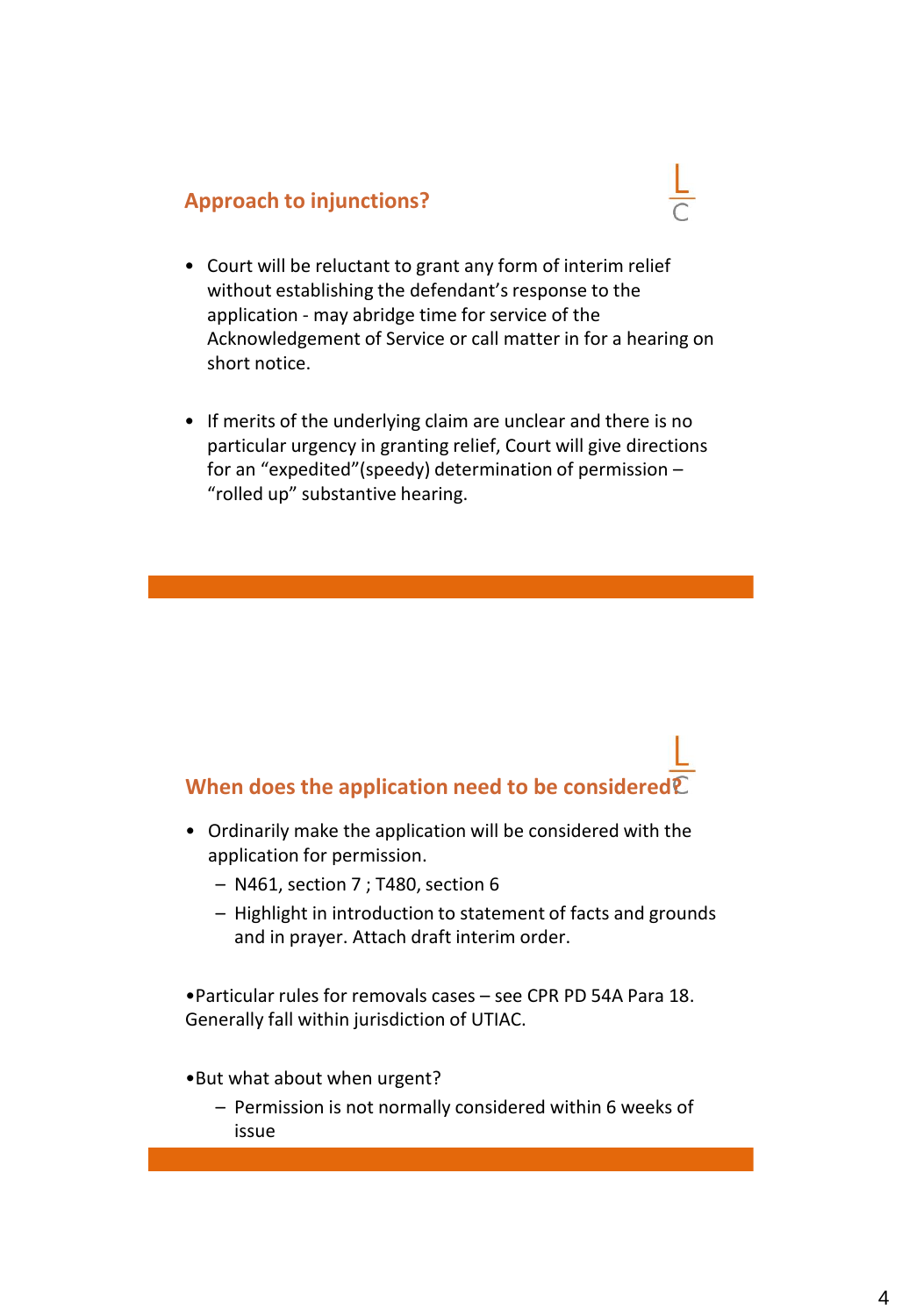### **Urgent cases**

- Practice Statement (Administrative Court: Listing and Urgent Cases) [2002] 1 WLR 810
- See also (more generally) *The Administrative Court Judicial Review Guide 2016*
- N463 / T483
- Should the application be for urgent consideration of permission (abridgment of time), or interim relief until permission?

### **Urgent cases**

- Make sure the case is urgent and has merit. Urgency does not reduce the need for careful appraisal of the strength of the claim, or the need to provide appropriate evidence in support of the claim.
- R (Butt) v SSHD [2014] EWHC 264 (Admin). The absence of proper preparation and consideration of urgent applications will lead the court to refer sols firms to the SRA and to award costs against sols firms personally.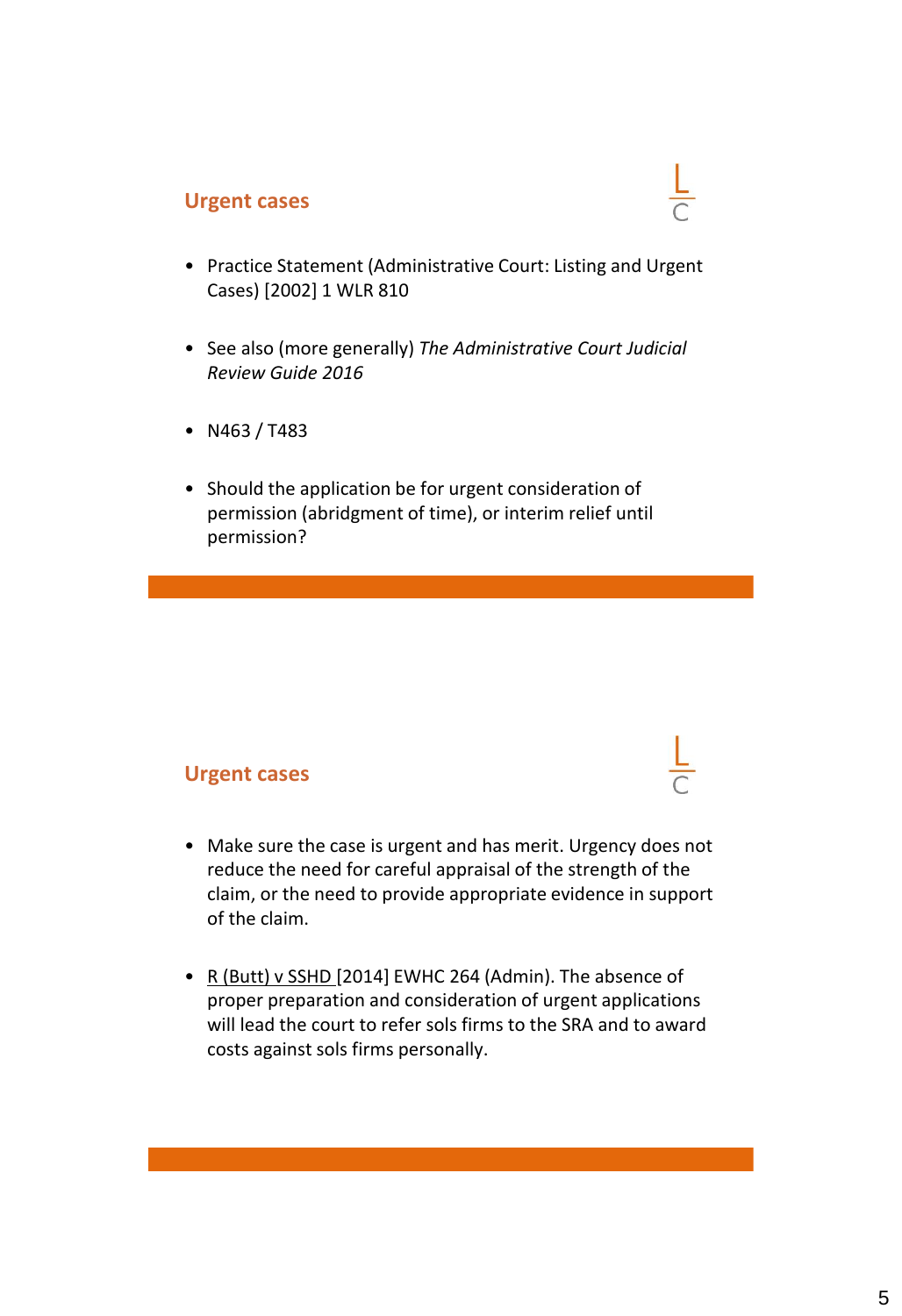## **Out of hours applications?**

- Need for caution even more acute: see R (Q) v SSHD [2003] EWHC 2507 (Admin). Morris Kay J. "truly exceptional cases"
- Application by telephone. Documents can be faxed, including a summary of the facts, the need for urgency, and a draft order.
- Duty of full and frank disclosure.
- Draft Order



 $\frac{L}{C}$ 

# **The Post-Permission Stage**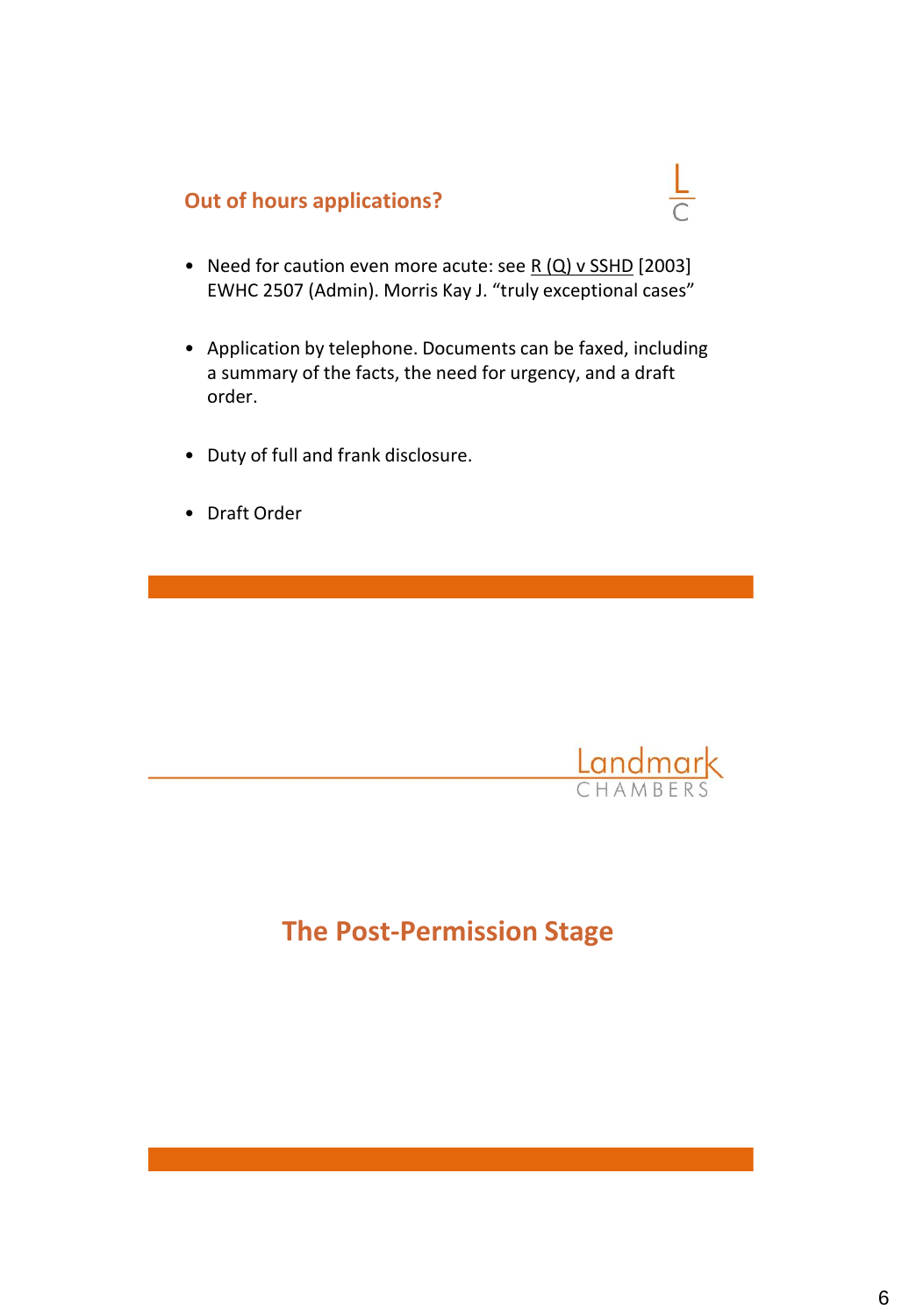### **Progression of the claim post-permission**



#### **Claimant:**

- Will already have filed detailed grounds and supporting evidence
- CPR r.54.15: court's permission is required if claimant seeks to rely on grounds other than those for which she/he has been given permission

#### **Defendant / Interested Parties**

- Will have filed only summary grounds of resistance
- CPR r.54.14: defendant and any other person served with the claim form who wishes to contest the claim or support it on additional grounds must file and serve (1) detailed grounds for contesting the claim or supporting it on additional grounds; and (2) any written evidence, within 35 days after service of the order granting permission

**Scope for a "Reply"**

### **Disclosure and duty of candour**

- Disclosure is not required in judicial review unless the court orders otherwise: PD 54A para. 12
- The duty of candour will, however, apply throughout the judicial review proceedings:
	- Requires defendants to "*set out fully what they did and why, so far as is necessary, fully and fairly to meet the challenge..." (R v Lancashire CC, ex p Huddleston* [1986] 2 All ER 941 (CA) per Parker LJ at 946)
	- Requires telling the whole truth, not just those aspects which *"*[suit] *the Department's case…"* (*R (Wandsworth LBC) v Secretary of State for Transport* [2005] EWHC 20 (Admin) at [250]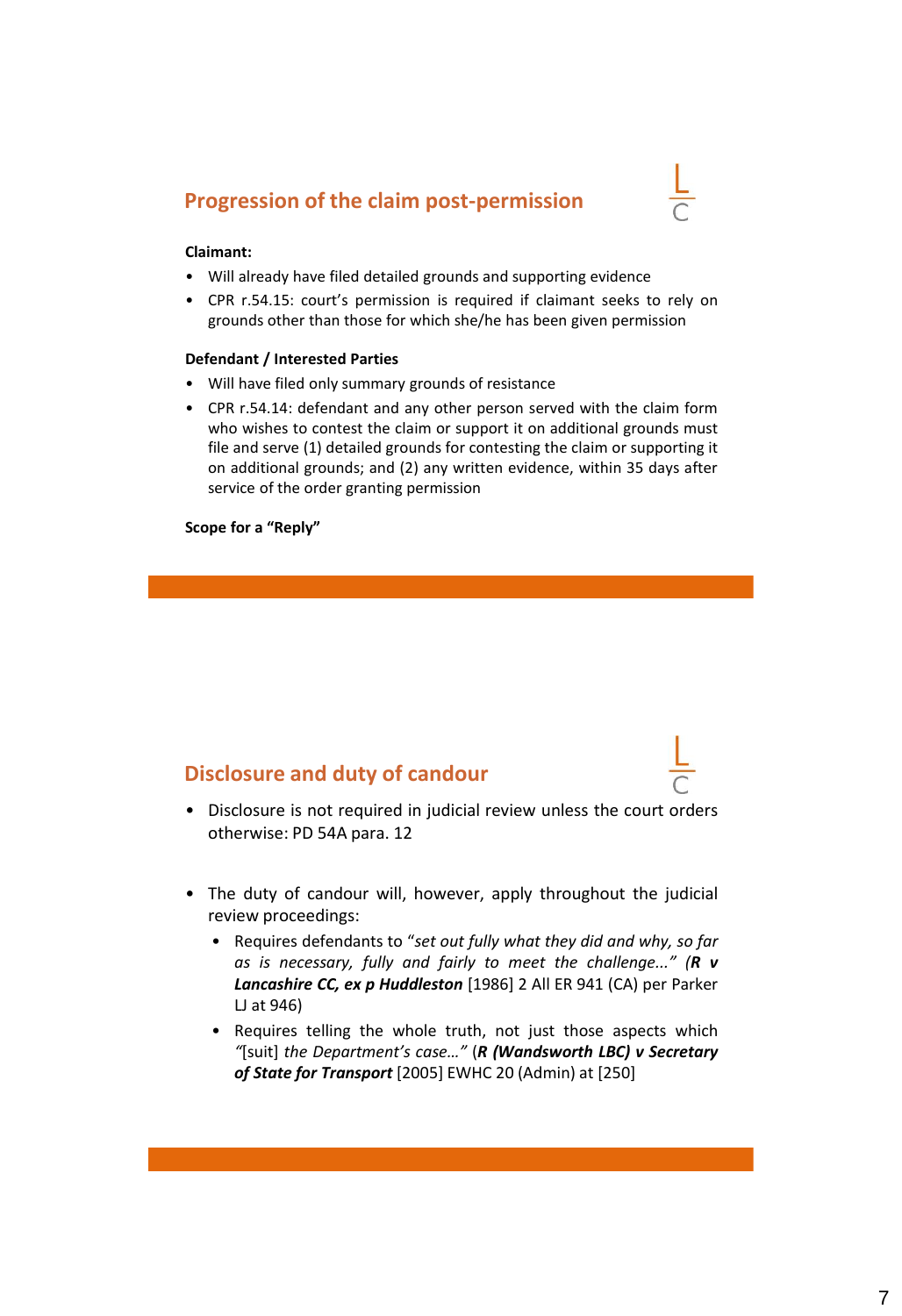**Disclosure and duty of candour (cont.)**

- 
- Temporal scope of the duty: a continuing duty
- Treasury Solicitor: *'Guidance on Discharging the Duty of Candour and Disclosure in Judicial Review Proceedings'* (January 2010). See also Discussion Paper for consultation by Cranston J and Lewis J on duty of candour (April 2016)
- Position in respect of claimants: 'bilateral duty'
- *R (on the application of Khan) v Secretary of State for the Home Department* [2016] EWCA Civ 416

### **Skeleton arguments**

- Claimant must file and serve a skeleton argument not less than 21 working days before the hearing: PD 54A para. 15.1
- Defendant and any other party wishing to make representations at the hearing must file and serve a skeleton argument not less than 14 working days before the hearing: PD 54A para. 15.2.
- Skeleton arguments must include (PD 54A para. 15.3):
	- a time estimate for the hearing (including delivery of judgment)
	- list of issues
	- list of legal points to be taken (together with any relevant authorities with page references to the passages relied upon)
	- a chronology of events with page references to the bundle
	- list of essential reading (including page references and a time estimate)
	- a list of persons referred to